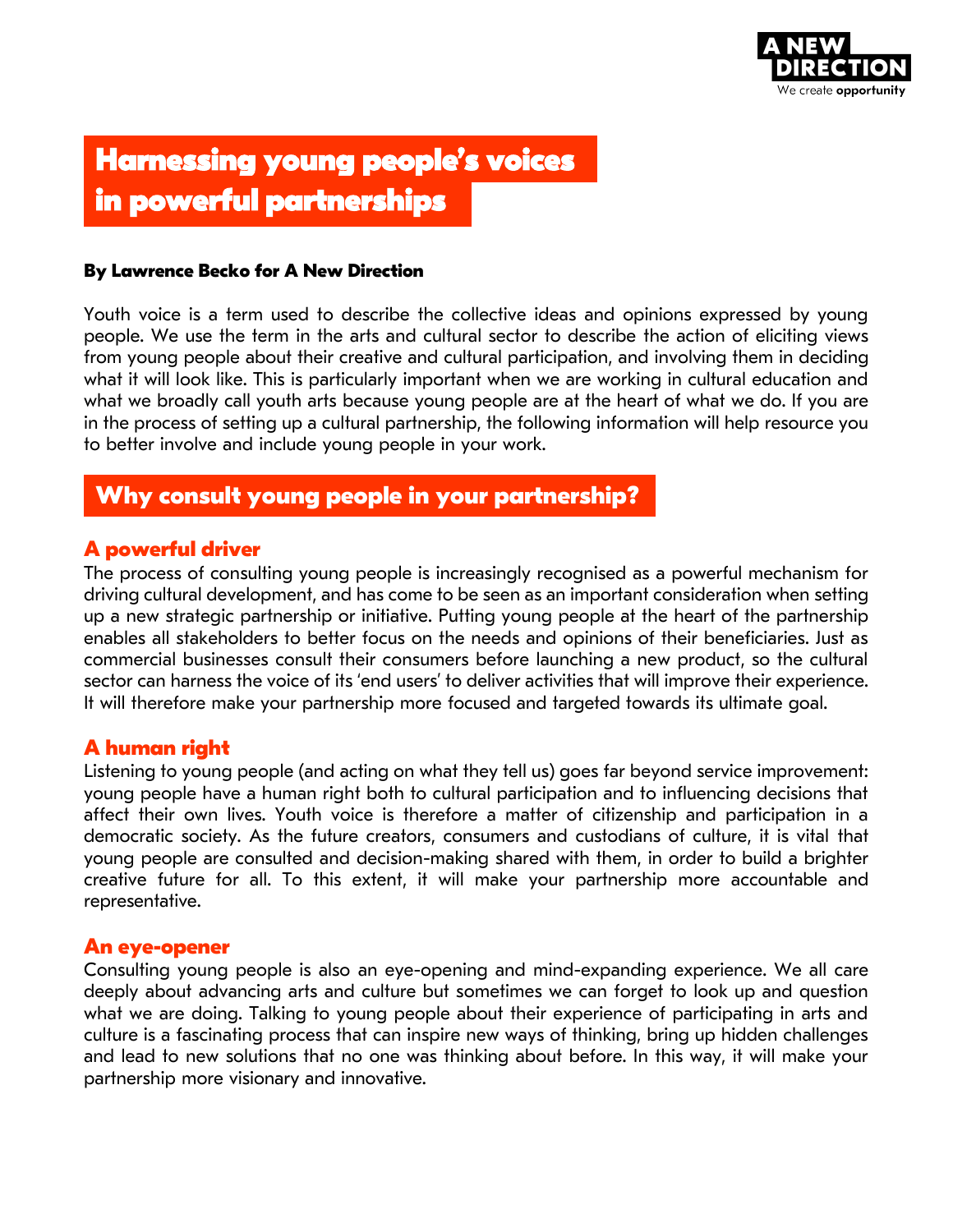

# **The origins of youth voice**

The process of consulting young people and involving them in decision-making is rooted in the concept of democratic participation which is defined as "a process where someone influences decisions about their lives and this leads to change" (Treseder 1997 sited in Kirby et al., 2003). The Children and Young People's Unit (2011) stated that participation should occur where individual decisions are being taken about children's own lives, where services for children are being provided or where national policies are being developed. The rise of interest in youth voice and participation was driven by the United Nations Convention on the Rights of the Child and enshrined in Article 12. At the heart of this approach is Roger Hart's Ladder of Participation, introduced in a [report for the UNICEF Innocenti Research Centre](https://www.unicef-irc.org/publications/100-childrens-participation-from-tokenism-to-citizenship.html) in 1992. The ladder is used to describe the phases that projects may go through – from manipulation and tokenism, to a position of shared decision-making between adults and children.

A growing sense of the importance of young people being heard led to the formation of [Participation Works,](http://www.participationworks.org.uk/) an alliance of partners led by the National Children's Bureau. The quiding document for this work is **Building a Cultural of Participation** (Kirby et al., 2003) which outlines the theory and practice behind embedding youth voice. This was followed by the National Youth Agency's [Hear by Right,](http://www.participationworks.org.uk/resources/hear-by-right-self-assessment-tool/) a framework for participation with young people, and the Young Foundation's [Taking The Lead](https://youngfoundation.org/wp-content/uploads/2012/10/Taking-the-Lead-October-2009.pdf) (2009). Participation Works went on to roll out training across the UK which became widely accessed by members of the cultural sector around 2008-2010. Subsequently, London developed its own infrastructure for youth participation through organisations such as **London Youth, [Partnership for Young London](http://www.partnershipforyounglondon.org.uk/)** and the Young Londoners' Participation Network, and most recently in the form of the [Mayor of London's young adviso](https://www.london.gov.uk/what-we-do/education-and-youth/young-londoners)rs. The [British Youth Council](http://www.byc.org.uk/uk/youthvoice) continue to actively promote youth voice across the UK. Youth boards operate across many London boroughs, giving young people a voice on local issues.

# **Youth voice in London's cultural sector**

In the cultural sector, and in cultural education especially, we make decisions that affect children and young people's lives every day. As a result of this, cultural organisations are increasingly adopting the principles of democratic participation to consult with young people about their cultural experiences. Over the last ten years, we have seen a groundswell in youth voice across the arts and culture, both inside organisations and in the form of youth boards, councils and leadership programmes.

Youth voice in the culture sector usually incorporates a variety of inter-related approaches. There is no one-size-fits-all answer and it helps to remember that youth voice is more an ethos or mindset, than a methodology. As Cultural Education Partnerships have launched, we have seen examples of young people being involved in their formation and steering. The approaches that resonate most with partnership formation are:

• Youth consultation: This involves asking young people what they think about activity, policy or issues but not necessarily involving them in making changes (although this is an obvious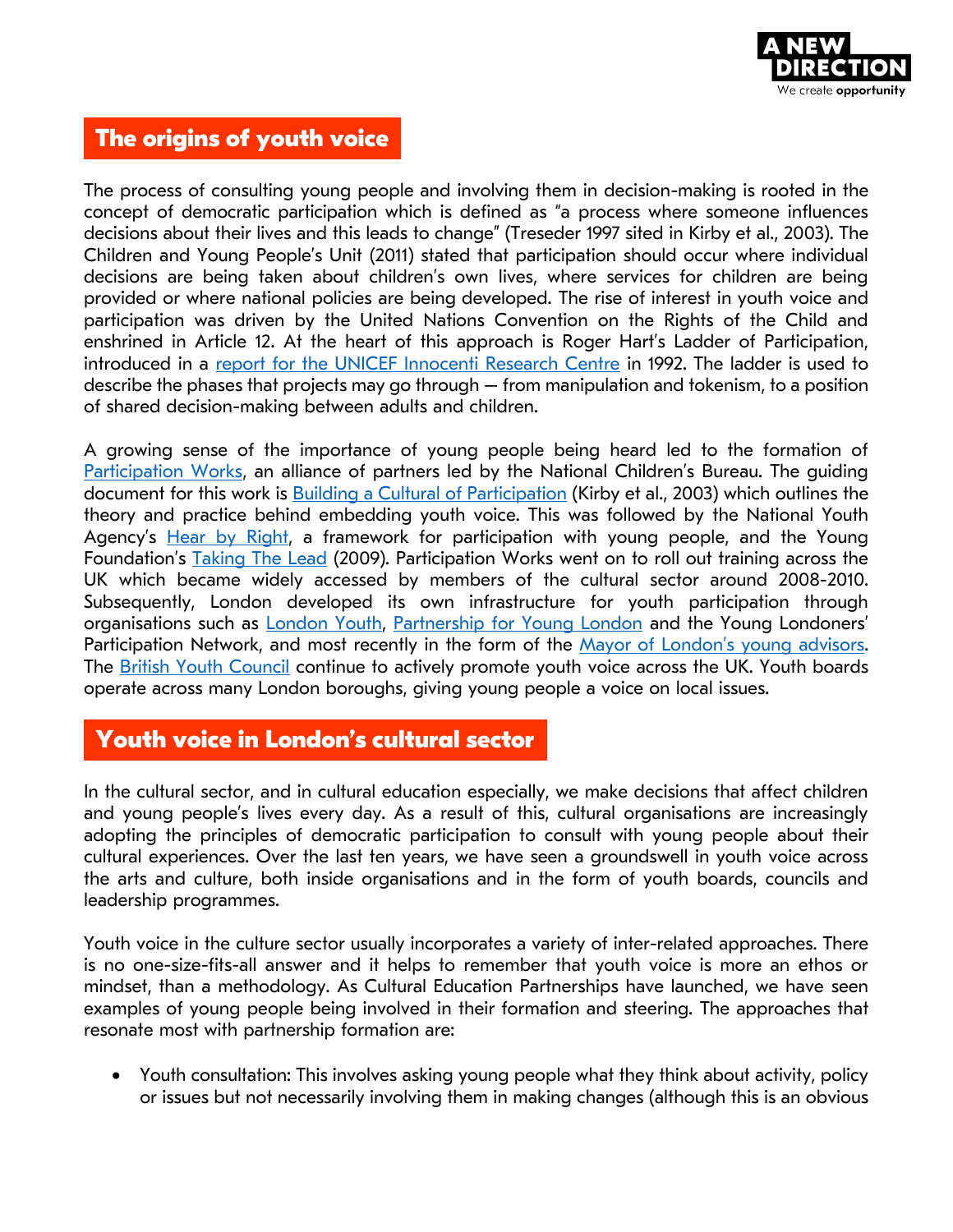

next step). The approach employed to produce the [Creative Croydon](https://www.croydonmusicandarts.co.uk/creative-croydon/) report (Croydon Music & Arts, 2015) is a useful starting point for running a consultation and highlights some of the challenges and opportunities of the methodology. AND's work with King's College London, [Caring for Cultural Freedom,](https://www.anewdirection.org.uk/research/cultural-ecology) describes an in-depth consultation with young people in Harrow about their creative engagement, exploring how they spent their time, what they liked about it, and where these activities take place. Barking and Dagenham Cultural Education Partnership have also held sessions hear young people's views which fed into decision-making about the **INSPIRE Festival**.

- Youth boards: This is the most common way to involve young people in decision-making, by using a formalised structure that is typically also youth-led, often with the input of a facilitator. These may be:
	- $\circ$  *Sector wide* for example A New Direction's [Young Challenge Group](https://www.anewdirection.org.uk/blog/we-are-recruiting-for-our-young-challenge-group) who are involved in conversations about investments made in local areas through Challenge London, and [Wired4Music,](http://www.wired4music.co.uk/) originally launched as the Young Londoners' Music Council by Sound Connections in 2009. Now functioning more as a youth network than a board, the group promote and advocate on behalf of young musicians. The formation and methodology are described in this [report](http://www.sound-connections.org.uk/rewired/wp-content/uploads/Youth-Participation-Through-Music-PDF.pdf) from 2014 which provides insight into how to set up a programme of this nature.
	- $\circ$  Locally responsive Croydon Cultural Education Partnership began its journey by consulting young people in the borough (see above) which led to the formation of [Croydon Youth Arts Collective.](https://croydonyouthartscollective.co.uk/) The group are represented on the steering group, produce an annual youth arts festival and carry out consultations with their peers. Involving young people in this way has changed the way decisions about culture are made in the borough.
	- $\circ$  Internal Many cultural institutions now have their own youth boards, for example the [Roundhouse Youth Advisory Board](http://www.roundhouse.org.uk/about-us/whos-who/roundhouse-youth-advisory-board/) or Southbank Centre's [Youth Ambassadors.](https://www.southbankcentre.co.uk/about/get-involved/young-people/youth-ambassadors)
- Youth governance: involves inviting young people to take part in organisational steering groups and get involved in high level, strategic decision-making. [Roundhouse](http://www.roundhouse.org.uk/about-us/our-work-with-young-people/youth-governance/) have recently published a report on youth governance which is available by contacting them directly. This contains a range of interesting case studies demonstrating how other organisations have involved young people in organisational decision-making. Croydon now involve members of the Croydon Youth Arts Collective in the strategy group of the Local Cultural Education Partnership. Young people attend the meetings feeding in ideas from the group, and then report back to their peers on new developments.

An array of other approaches exist to increase the leadership skills of young creatives, particularly in the creative sphere. These include personal development programmes such as Kinetika Bloco's [Leadership Programme,](http://kinetikabloco.co.uk/previous-events/2013-02/kb-leadership-film) or young producer schemes such as the one run by [Poet in the City.](http://www.poetinthecity.co.uk/poetinthecityproducers/) Sound Connections have also produced [Rewired,](http://www.sound-connections.org.uk/rewired/) a national research project into youth voice in music – most of which is transferable to cross-artform working. The website offers a useful online test to determine your organisation's strengths in each aspect of youth voice, as well as a wealth